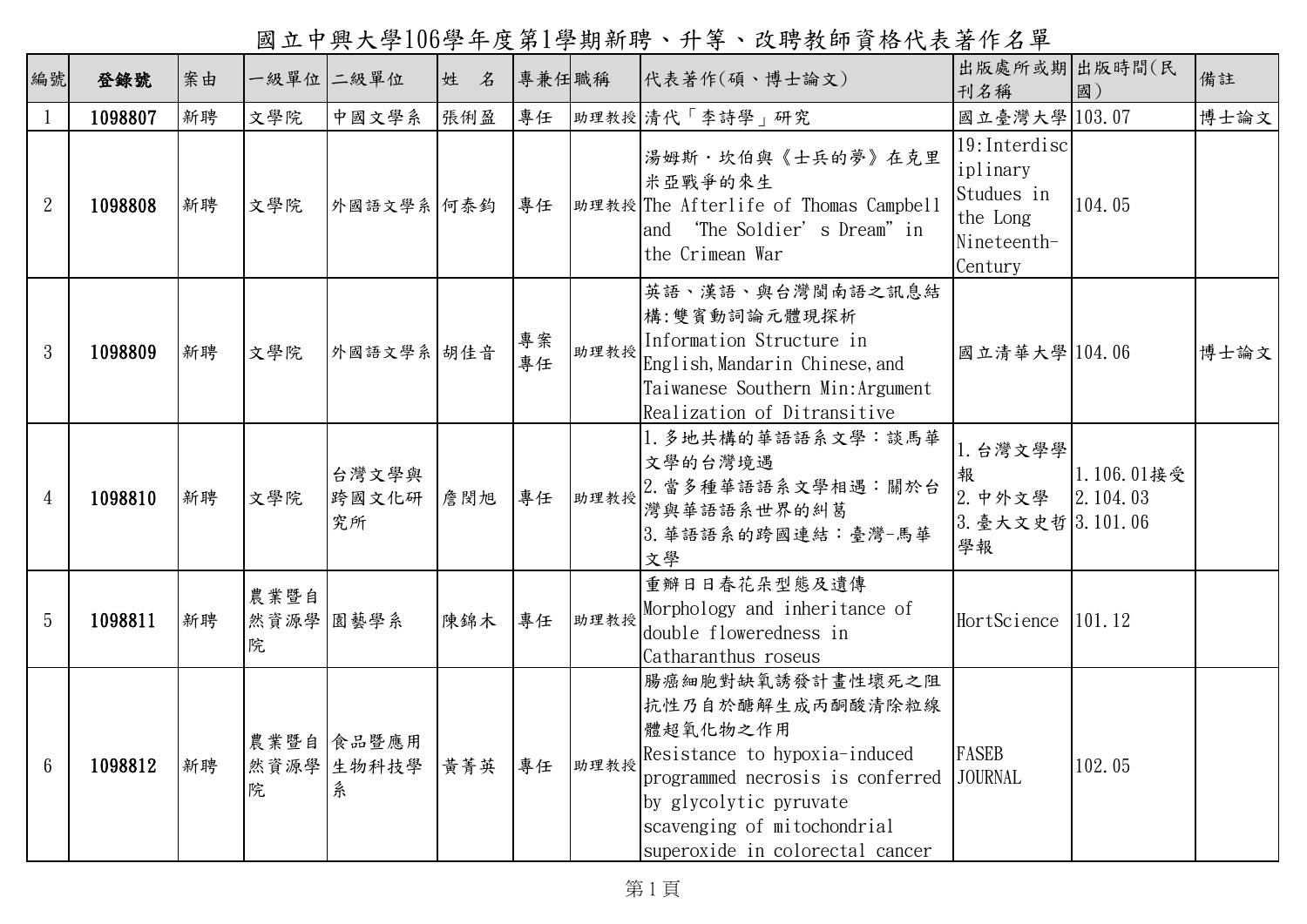國立中興大學106學年度第1學期新聘、升等、改聘教師資格代表著作名單

| 編號 | 登錄號     | 案由 |      | 一級單位 二級單位        | 姓   | 名 | 專兼任職稱 |      | 代表著作(碩、博士論文)                                                                                                                                                                                                                            | 出版處所或期 出版時間(民<br>刊名稱                                                                                                                           | 國)     | 備註 |
|----|---------|----|------|------------------|-----|---|-------|------|-----------------------------------------------------------------------------------------------------------------------------------------------------------------------------------------------------------------------------------------|------------------------------------------------------------------------------------------------------------------------------------------------|--------|----|
| 7  | 1098813 | 新聘 | 工學院  | 生醫工程研<br>究所      | 賴千蕙 |   | 專任    | 助理教授 | 合成醣官能化矽奈米粒子進行碳水化<br>合物-碳水化合物相互作用分析與細<br>胞成像Analysis of Carbohydrate-<br>Carbohydrate Interactions Using<br>Sugar-Functionalized Silicon<br>Nanoparticles for Cell Imaging                                                               | NANO LETTERS 105.01                                                                                                                            |        |    |
| 8  | 1098814 | 新聘 | 院    | 生命科學 生物化學研<br>究所 | 邱奕穎 |   | 專任    |      | 哺乳類動物蛋白質Period藉由與<br>Cryptochrome蛋白將CLOCK-BMAL1從<br>啟動子上移除扮演轉錄抑制以及去除<br>抑制功能<br>助理教授 Mammalian Period represses and<br>de-represses transcription by<br>displacing CLOCK-BMAL1 from<br>promoters in a Cryptochrome-<br>dependent manner | <b>PROCEEDINGS</b><br>OF THE<br><b>NATIONAL</b><br><b>ACADEMY OF</b><br><b>SCIENCES OF</b><br>THE UNITED<br><b>STATES OF</b><br><b>AMERICA</b> | 105.10 |    |
| 9  | 1098815 | 新聘 | 獸醫學院 | 獸醫病理生<br>物學研究所   | 王裕智 |   | 專任    |      | 鄰苯二甲酸丁酯苯甲酯藉由<br>SPHK1/S1P/S1PR3信息傳遞機制促進<br>乳癌幹細胞群增長<br>助理教授 Benzyl butyl phthalate promotes<br>breast cancer stem cell<br>expansion via SPHK1/S1P/S1PR3<br>signaling                                                                    | <b>ONCOTARGET</b>                                                                                                                              | 105.04 |    |
| 10 | 1098816 | 新聘 | 管理學院 | 企業管理學<br>糸       | 張曼玲 |   | 專任    | 助理教授 | 團隊群內衝突與社會資本之關係:以<br>台灣為例的縱貫性研究<br>On the relationship between<br>intragroup conflict and social<br>capital in teams: A longitudinal<br>investigation in Taiwan                                                                          | JOURNAL OF<br>ORGANIZATION 106.01<br>AL BEHAVIOR                                                                                               |        |    |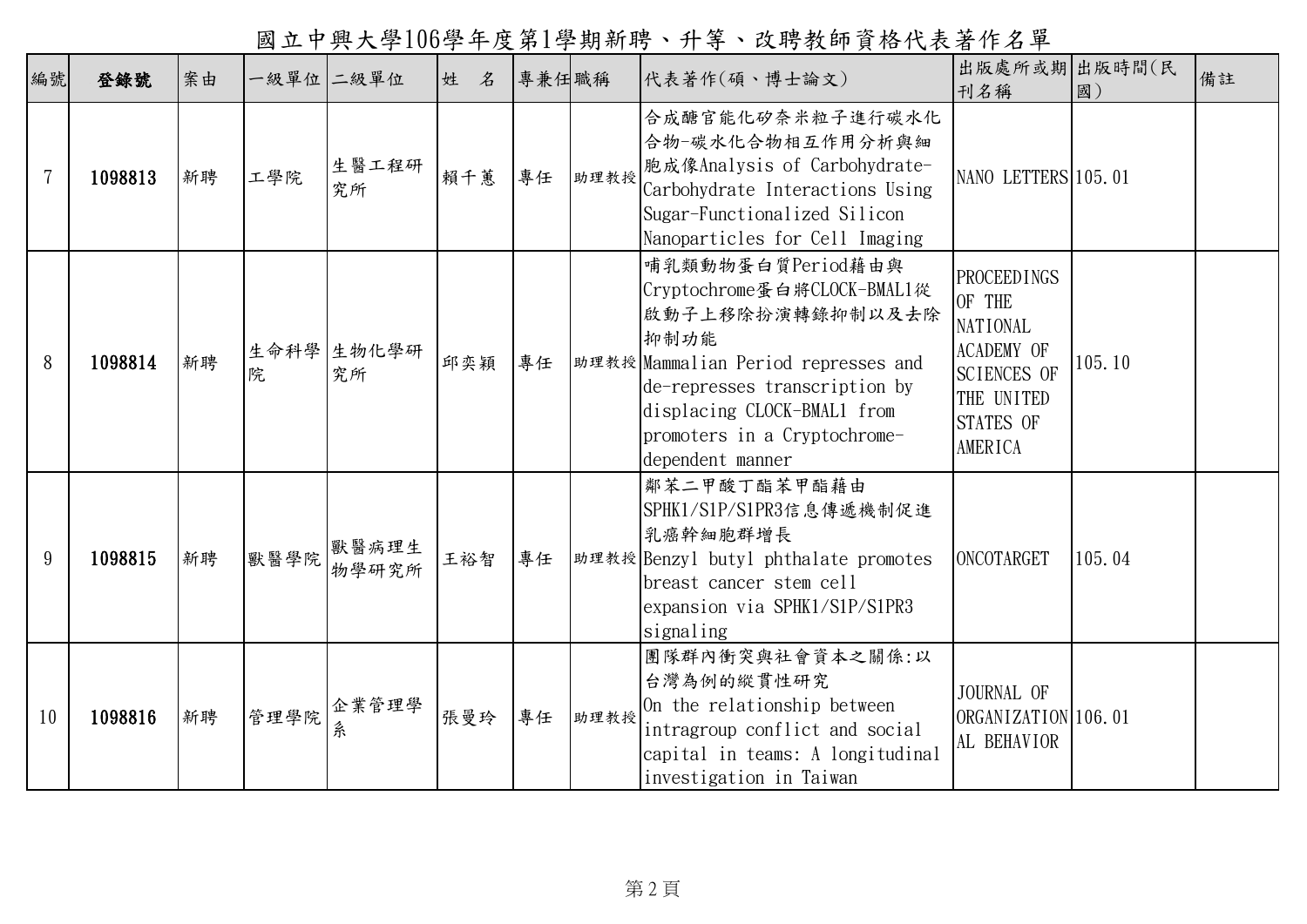國立中興大學106學年度第1學期新聘、升等、改聘教師資格代表著作名單

| 編號 | 登錄號     | 案由 |      | 一級單位 二級單位                        | 姓<br>名 | 專兼任職稱 |      | 代表著作(碩、博士論文)                                                                                                                                                                                 | 出版處所或期 出版時間(民<br>刊名稱                                      | 國)     | 備註   |
|----|---------|----|------|----------------------------------|--------|-------|------|----------------------------------------------------------------------------------------------------------------------------------------------------------------------------------------------|-----------------------------------------------------------|--------|------|
| 11 | 1098817 | 新聘 | 管理學院 | 科技管理研<br>究所                      | 何彥臻    | 專任    | 助理教授 | 跨國企業多邊科技知識移轉:以半導<br>體設計跨國公司為例<br>Multilateral Transfer of<br>Technological Knowledge In MNEs<br>A study based on IC deaign<br>MNEs, 2001-2008                                                | 英國雷丁大學 105.7                                              |        | 博士論文 |
| 12 | 1098818 | 新聘 | 法政學院 | 國際政治研<br>究所                      | 崔進揆    | 專任    |      | 反恐戰爭論述的源起︰柯林頓總統和<br>後冷戰時代新恐怖主義的建構<br>Tracing the Discursive Origins<br> 助理教授 of the War on Terror: President<br>Clinton and the Construction of<br>New Terrorism in the Post-Cold<br>War Era | 紐西蘭奧塔哥  103.04<br>大學                                      |        | 博士論文 |
| 13 | 1098819 | 新聘 | 院    | 農業暨自 生物產業管<br>然資源學 理進修學士<br>學位學程 | 廖凯弘    | 兼任    | 助理教授 | 傳播文字工作者的想像力指標、根源<br>與培養<br>Indicator, Roots, and Cultivation<br>Methods of Imaginative Capacity<br>of Professional Writers in the<br>Communication Industry                                  | 國立臺灣大學 105.06                                             |        | 博士論文 |
| 14 | 1098820 | 新聘 | 院    | 農業暨自生物產業管<br>然資源學 理進修學士<br>學位學程  | 李固遠    | 兼任    |      | 我國消費者網路信任模式建構之研究<br> 助理教授 The Trust Model for Consumers'<br>Online Shopping in Taiwan                                                                                                        | 國立臺灣大學 104.01                                             |        |      |
| 15 | 1098821 | 新聘 | 理學院  | 應用數學系                            | 林玉端    | 兼任    | 助理教授 | 量身定做有限點法求解異向性擴散對<br>流模型之去雜訊影像處理<br>An Anisotropic Convection-<br>Diffusion Model Using Tailored<br>Finite Point Method for Image<br>Denoising and Compression                                | COMMUNICATIO<br>NS IN<br><b>COMPUTATIONA</b><br>L PHYSICS | 105.05 |      |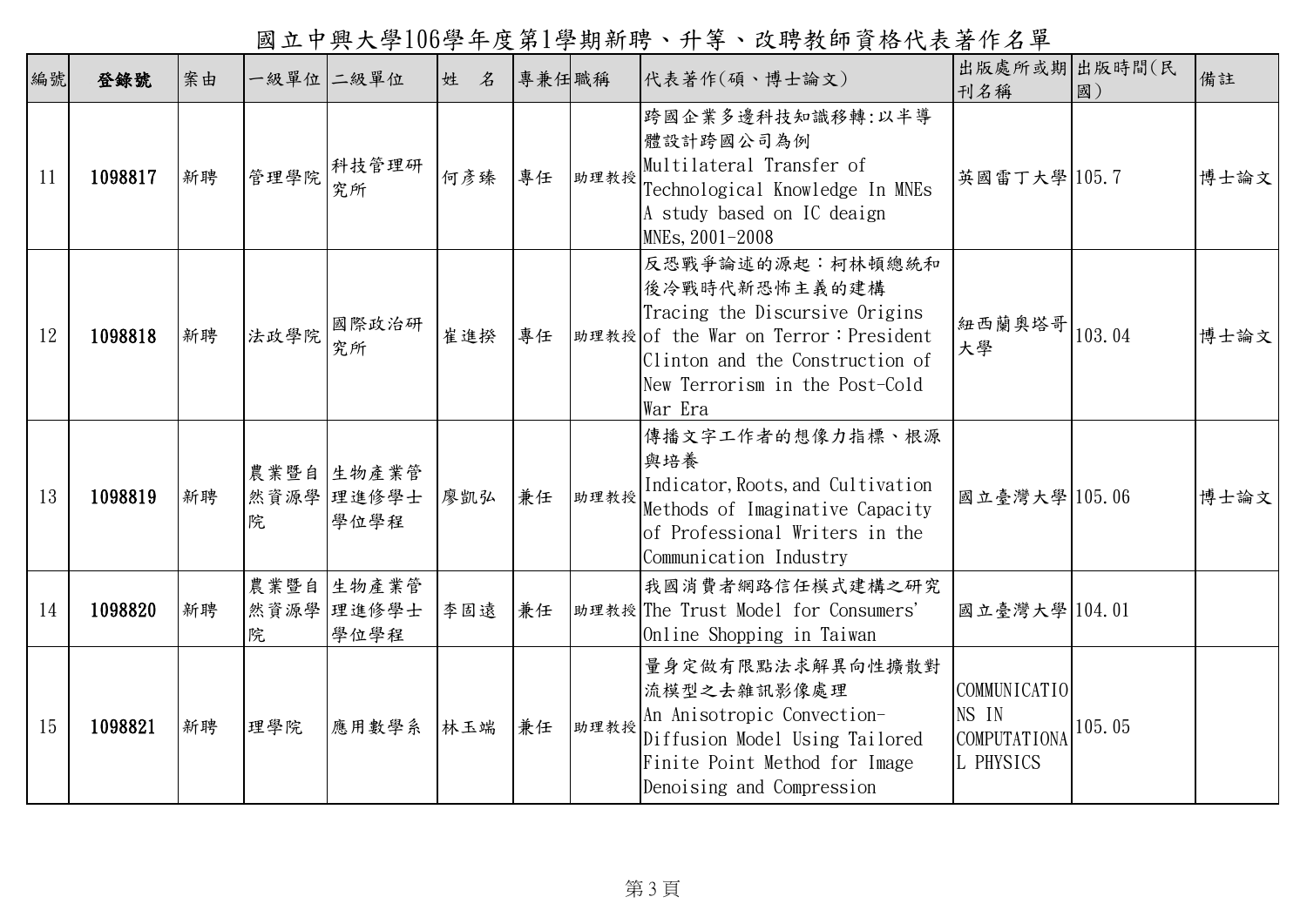國立中興大學106學年度第1學期新聘、升等、改聘教師資格代表著作名單

|    | 編號 | 登錄號     | 案由 | 一級單位二級單位  |              | 姓 名 | 專兼任職稱 |      | 代表著作(碩、博士論文)                                                                                                                                                                                                                                                                                                                                                                                                                                                                                                                                                     | 出版處所或期 出版時間(民<br>刊名稱                                                                                                                                                       | 國)                               | 備註   |
|----|----|---------|----|-----------|--------------|-----|-------|------|------------------------------------------------------------------------------------------------------------------------------------------------------------------------------------------------------------------------------------------------------------------------------------------------------------------------------------------------------------------------------------------------------------------------------------------------------------------------------------------------------------------------------------------------------------------|----------------------------------------------------------------------------------------------------------------------------------------------------------------------------|----------------------------------|------|
|    | 16 | 1098822 | 新聘 | 法政學院 法律學系 |              | 張道周 | 兼任    |      | 典範或象徵?美國特別301條款下的台<br>灣刑事智慧財產司法改革<br> 助理教授A Model or a Symbol?Criminal IP<br>Judicial of Taiwan under U.S.<br>Special 301                                                                                                                                                                                                                                                                                                                                                                                                                                        | 美國華盛頓大<br>學                                                                                                                                                                | 102.11                           | 博士論文 |
| 17 |    | 1098823 | 新聘 | 法政學院 法律學系 |              | 魏培軒 | 兼任    | 助理教授 | 憲法共同體與成員資格一以外國人的<br>政治性權利為中心<br>(憲法共同体と構成員資格–外国人<br>の政治的権利を中心に)                                                                                                                                                                                                                                                                                                                                                                                                                                                                                                  | 日本京都大學 105.03                                                                                                                                                              |                                  |      |
|    | 18 | 1098824 | 升等 | 文學院       | 圖書資訊學<br>研究所 | 宋慧筠 | 專任    | 副教授  | 1. 透過資訊通訊技術支持家庭學習與<br>互動:以臺灣公共圖書館為情境<br>Supporting family learning and<br>interaction through information<br>and communications technology in<br>public libraries in Taiwan<br>2. 從社會文化觀點探究臺灣公共圖書<br>館學齡前兒童使用行動科技的成人仲<br>介<br>Adult mediation of preschool<br>children's use of mobile<br>technologies in public libraries<br>in Taiwan: A socio-cultural<br>perspective<br>3. 科技融入兒童說故事時間:以文化<br>歷史活動理論作為矛盾調和的方法<br>Incorporating technology in<br>children's storytime: Cultural-<br>historical activity theory as a<br>means of reconciling<br>contradictions | 1.2. JOURNAL<br>0 <sub>F</sub><br>LIBRARIANSHI<br>P AND<br><b>INFORMATION</b><br><b>SCIENCE</b><br>3. LIBRARY &<br><b>INFORMATION</b><br><b>SCIENCE</b><br><b>RESEARCH</b> | 1.103.04<br>2.106.05<br>3.106.01 |      |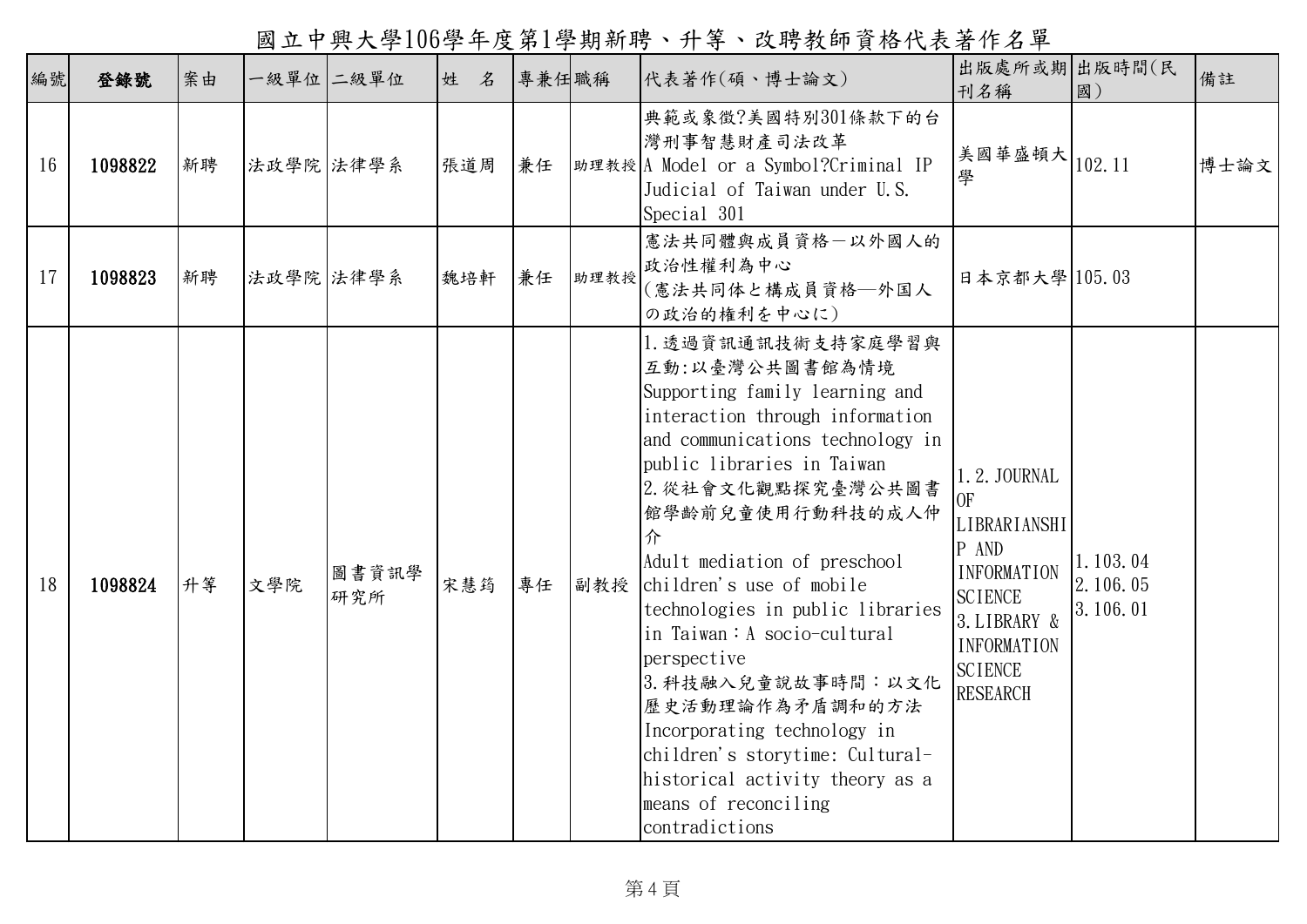編號 登錄號 案由 一級單位 二級單位 姓 名 專兼任職稱 代表著作(碩、博士論文) 刊名稱 出版處所或期 出版時間(民 出版时间(氏 備註 19 1098825 升第 農業暨自 然資源學 |園藝學系 | 吴振發 | 專任 | 教授 院 農塘兩棲類棲地適宜性之專家評估模 式建置 An Expert-Based Assessment Model SUSTAINABILI for Evaluating Habitat Suitability of Pond-Breeding Amphibians  $\begin{bmatrix} 5051A1NAD1L1 \\ TV \end{bmatrix}$  106.02 20 1098826 升等 農業暨自 然資源學 院 植物病理學 系 王智立 專任 副教授 台灣小麥Fusarium graminearum複合 種之鑑定及新月毒素基因型之分析 Identification and trichothecene BOTANICAL genotypes of Fusarium graminearum species complex from wheat in Taiwan STUDIES 106.01 21 1098827 升等 農業暨自 然資源學 昆虫学系 载淑美 專任 教授 院 二化螟乙醯膽鹼酯酶1之A314S與新發 現R667Q氨基酸置換對加保扶抗藥性 的獨特貢獻 Distinct contributions of A314S and novel R667Q substitutions of acetylcholinesterase 1 to carbofuran resistance of Chilo suppressalis Walker PEST MANAGEMENT **SCIENCE** 105.07 22 1098828 升第 農業暨自 然資源學 动物科学系 唐品琦 專任 教授 院 於小鼠胚胎發育期間應用奈米矽片抑 制伏馬鐮孢毒素B1之細胞毒性 Inhibition of Fumonisin B-1 Cytotoxicity by Nanosilicate Platelets during Mouse Embryo Development PLOS ONE 103.11

國立中興大學106學年度第1學期新聘、升等、改聘教師資格代表著作名單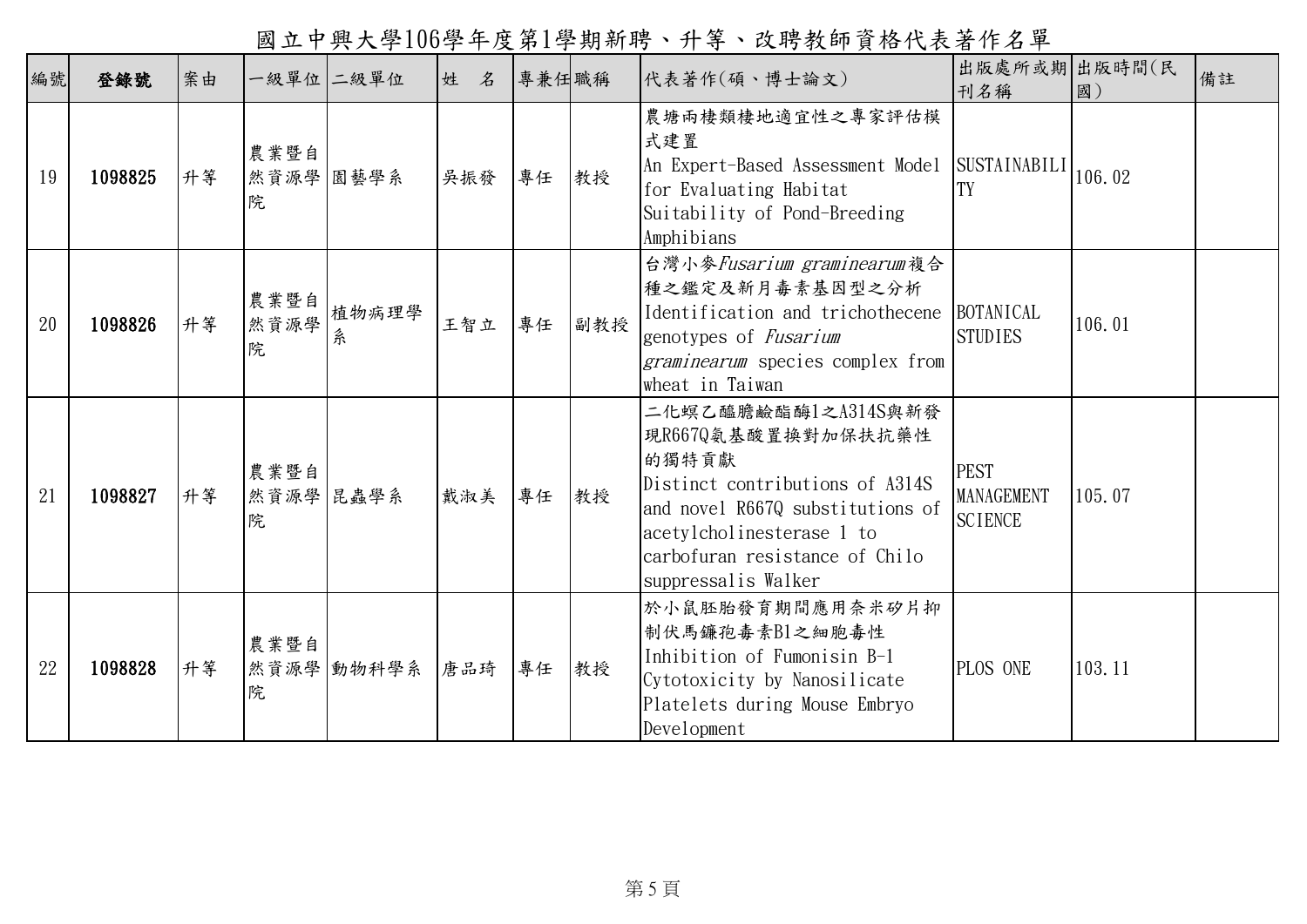國立中興大學106學年度第1學期新聘、升等、改聘教師資格代表著作名單

| 編號 | 登錄號     | 案由 |                   | 一級單位 二級單位   | 姓<br>名 | 專兼任職稱 |     | 代表著作(碩、博士論文)                                                                                                                                                                                      | 出版處所或期 出版時間(民<br>刊名稱                                                                     | 國)     | 備註 |
|----|---------|----|-------------------|-------------|--------|-------|-----|---------------------------------------------------------------------------------------------------------------------------------------------------------------------------------------------------|------------------------------------------------------------------------------------------|--------|----|
| 23 | 1098829 | 升等 | 農業暨自<br>然資源學<br>院 | 土壤環境科<br>學系 | 沈佛亭    | 專任    | 副教授 | 長期有機與慣行耕作對蕉園土壤細菌<br>功能多樣性與優勢族群之影響<br>Functional diversity and<br>dominant populations of bacteria<br>in banana plantation soils as<br>influenced by long-term organic<br>and conventional farming | APPLIED SOIL<br><b>ECOLOGY</b>                                                           | 106.02 |    |
| 24 | 1098830 | 升等 | 理學院               | 應用數學系       | 吳菁菁    | 專任    | 教授  | 離散擴散型傳染病學模型的臨界速度<br>之旅行波解存在性<br>Existence of traveling waves<br>with the critical speed for a<br>discrete diffusive epidemic<br>model                                                             | JOURNAL OF<br>DIFFERENTIAL 106.01<br><b>EQUATIONS</b>                                    |        |    |
| 25 | 1098831 | 升等 | 工學院               | 土木工程學<br>糸  | 石棟鑫    | 專任    | 副教授 | 發展水文氣象整合模擬技術應用於洪<br>水預報研究<br>Improving our understanding of<br>flood forecasting using earlier<br>hydro-meteorological<br>intelligence                                                            | JOURNAL OF<br><b>HYDROLOGY</b>                                                           | 103.05 |    |
| 26 | 1098832 | 升等 | 工學院               | 土木工程學<br>系  | 宋欣泰    | 專任    | 副教授 | 暴露於洪水與地震災害威脅之橋梁承<br>受側向地震力作用的破壞潛勢與臨界<br>沖刷深度<br>Earthquake damage potential and<br>critical scour depth of bridges<br>exposed to flood and seismic<br>hazards under lateral seismic<br>loads      | <b>EARTHQUAKE</b><br><b>ENGINEERING</b><br>AND<br><b>ENGINEERING</b><br><b>VIBRATION</b> | 104.12 |    |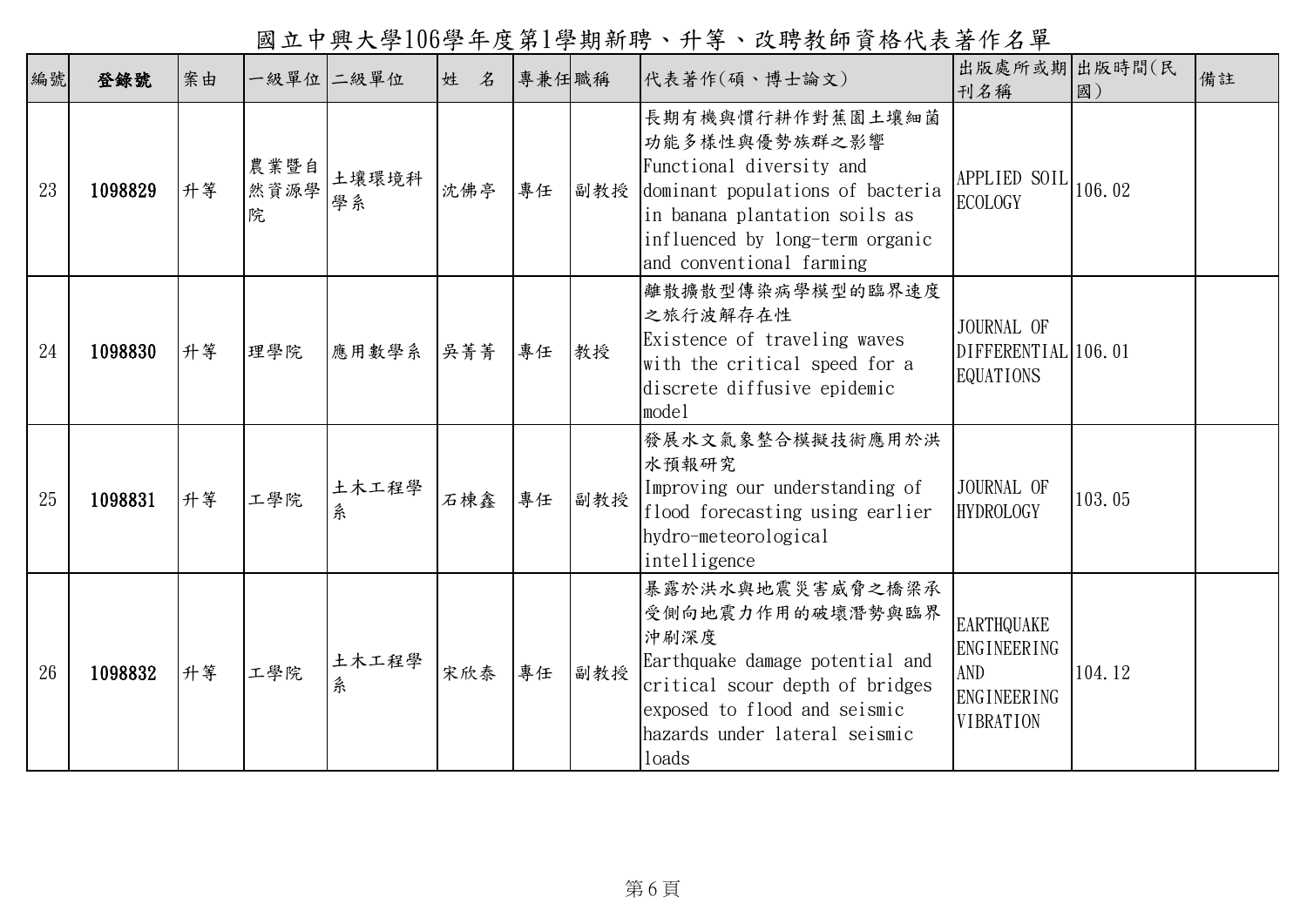國立中興大學106學年度第1學期新聘、升等、改聘教師資格代表著作名單

| 編號 | 登錄號     | 案由 |      | 一級單位 二級單位     | 姓<br>名 | 專兼任職稱 |     | 代表著作(碩、博士論文)                                                                                                                                                                  | 出版處所或期 出版時間(民<br>刊名稱                                         | 國)     | 備註 |
|----|---------|----|------|---------------|--------|-------|-----|-------------------------------------------------------------------------------------------------------------------------------------------------------------------------------|--------------------------------------------------------------|--------|----|
| 27 | 1098833 | 升等 | 工學院  | 材料科學與<br>工程學系 | 蔡銘洪    | 專任    | 副教授 | 原子尺寸差異對電弧熔煉CoCrFeNiX<br>高熵合金主要介金屬相種類之影響<br>Effect of atomic size difference<br>on the type of major<br>intermetallic phase in arc-<br>melted CoCrFeNiX high-entropy<br>alloys | JOURNAL OF<br><b>ALLOYS AND</b><br><b>COMPOUNDS</b>          | 105.11 |    |
| 28 | 1098834 | 升等 | 管理學院 | 財務金融學<br>糸    | 葉宗穎    | 專任    | 教授  | 流動性折扣在不透明市場的研究:以<br>台灣興櫃市場為例<br>Liquidity discount in the opaque<br>market: The evidence from<br>Taiwan's Emerging Stock Market                                               | PACIFIC-<br><b>BASIN</b><br><b>FINANCE</b><br><b>JOURNAL</b> | 103.09 |    |
| 29 | 1098835 | 升等 | 法政學院 | 國際政治研<br>究所   | 陳牧民    | 專任    | 教授  | 解讀印度:不確定的崛起強權                                                                                                                                                                 | 五南圖書出版<br>股份有限公司                                             | 105.09 | 專書 |
| 30 | 1098836 | 升等 | 法政學院 | 國際政治研<br>究所   | 譚偉恩    | 專任    | 副教授 | 食品供應鏈中惡意汙染行為之防治:<br>以美國、歐盟與國際組織的實踐為例                                                                                                                                          | 歐美研究                                                         | 105.12 |    |
| 31 | 1098837 | 升等 | 體育室  |               | 陳明坤    | 專任    | 教授  | 重量訓練對大學羽球課程學生身體組<br>成之影響<br>Effects of Weight Training on<br>Body Composition of University<br>Badminton Class Students                                                       | Journal of<br>Science and<br>Innovation                      | 105.06 |    |
| 32 | 1098838 | 升等 | 體育室  |               | 賈凡     | 專任    | 副教授 | 2016年威廉瓊斯杯運動觀光需求與經<br>濟效益評估<br>The Evaluation of Sport tourism<br>Demand and Economic in 2016<br>William Jones Cup                                                            | 嘉義體育健康<br>休閒期刊                                               | 105.12 |    |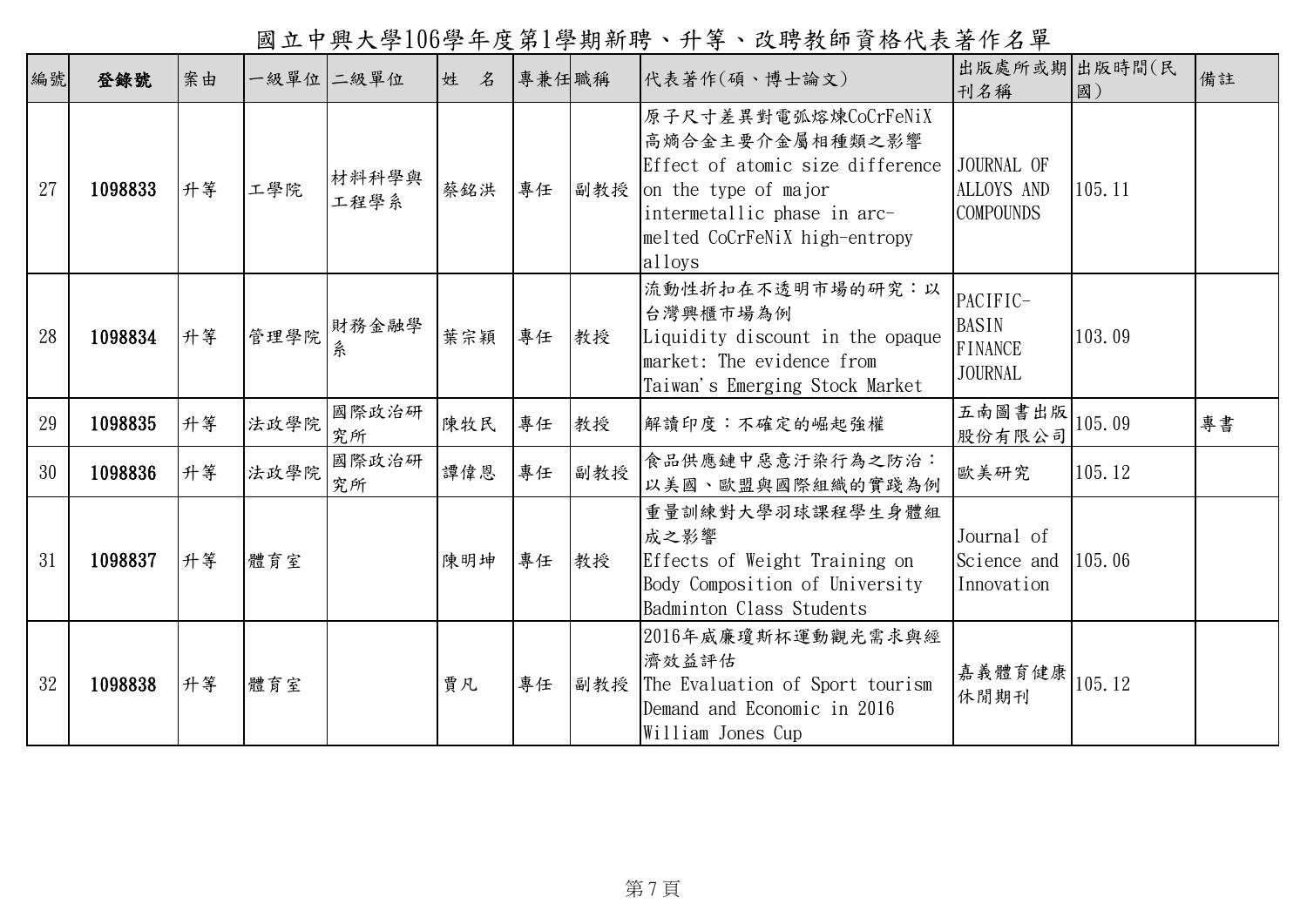國立中興大學106學年度第1學期新聘、升等、改聘教師資格代表著作名單

| 編號 | 登錄號     | 案由 |      | 一級單位 二級單位                     | 姓<br>名 | 專兼任職稱 |      | 代表著作(碩、博士論文)                                                                                                                                                                                                 | 出版處所或期 出版時間(民<br>刊名稱                                                | 國)     | 備註 |
|----|---------|----|------|-------------------------------|--------|-------|------|--------------------------------------------------------------------------------------------------------------------------------------------------------------------------------------------------------------|---------------------------------------------------------------------|--------|----|
| 33 | 1098839 | 升等 | 體育室  |                               | 涂鵬斐    | 專任    |      | 運動傳播學系學生的人格特質與生涯<br>發展及組織承諾之關係<br>THE MEDIATOR EFFECT OF CAREER<br>助理教授 DEVELOPMENT BETWEEN PERSONALITY<br>TRAITS AND ORGANIZATIONAL<br>COMMITMENT: THE EXAMPLE OF SPORT<br>COMMUNICATION TECHNOLOGY TALENTS | The Turkish<br>Online<br>Journal of<br>Educational<br>Technology    | 103.10 |    |
| 34 | 1098840 | 新聘 | 院    | 農業暨自 食品暨應用<br>然資源學 生物科技學<br>条 | 林信堂    | 兼任    |      | 抗木瓜輪點病毒基因改造木瓜823-<br>2210之毒理安全性評估<br> 助理教授 Toxicity Assessment of<br>Transgenic Papaya Ringspot Virus<br>of 823-2210 Line Papaya Fruits                                                                      | JOURNAL OF<br><b>AGRICULTURAL</b><br>AND FOOD<br><b>CHEMISTRY</b>   | 102.01 |    |
| 35 | 1098841 | 新聘 | 管理學院 | 財務金融學<br>糸                    | 朱漢興    | 兼任    | 助理教授 | 資本結構套利實證研究-利用多期擴<br>展式Geske-Johnson模型<br>Evaluation of conducting capital<br>structure arbitrage using the<br>multi-period extended Geske-<br>Johnson model                                                  | Review of<br>Quantitative<br>Finance and<br>Accounting              | 104.01 |    |
| 36 | 1098842 | 新聘 | 管理學院 | 財務金融學<br>糸                    | 魏資文    | 兼任    | 助理教授 | 財務契約之法律協議設計:以HCA收<br>購案為例<br>Covenant design in financial<br>contracts: a case study of the<br>private equity acquisition of<br><b>HCA</b>                                                                   | Internationa<br>1 Journal of<br>Strategic<br>Property<br>Management | 104.12 |    |
| 37 | 1098843 | 新聘 |      | 創新產業經<br>管理學院 營學士學位<br>學程     | 鍾燕宜    | 兼任    | 教授   | 以臺灣服務業為視角的自我犧牲型領<br>導與下屬親社會行為研究                                                                                                                                                                              | 管理學報                                                                | 102.09 |    |
| 38 | 1098844 | 新聘 |      | 創新產業經<br>管理學院 營學士學位<br>學程     | 應立志    | 兼任    | 教授   | 醫院員工離職原因之調查分析<br>Analysis of Reasons for<br>Resignation of Hospital<br>Employees                                                                                                                             | 管理實務與理<br>論研究                                                       | 102.09 |    |